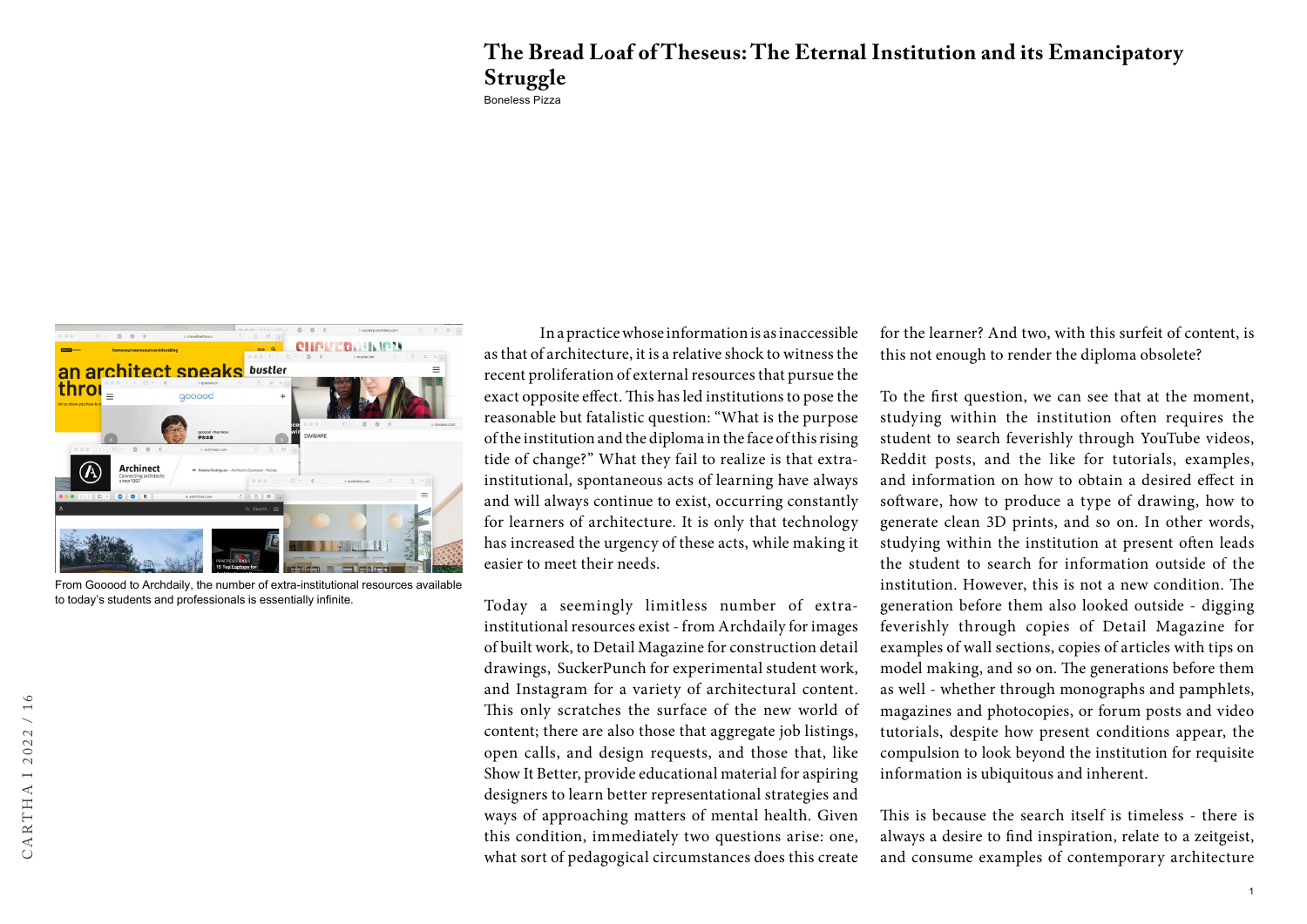2 "With this surfeit of content, is this not enough to render the diploma obsolete?"



Diagram of the institution as enclosed and given identity by its other. Without the extra-institutional - in this case, everything not part of the institution - the institution would fail to exist as a defined entity. Were that to be the case, this diagram would depict an open circle without a name.

> 1 As opposed to extra-institutional learning as an act of rebellion against prevailing orders and so on, which, though occurring, does not take up the majority of the cause.

outside of the paywall of the monograph, museum, architectural association, or university. What has changed in our time is the number of resources, multiplied as a consequence of technology's capability of both meeting and heightening that desire. As such, this intrinsic pull to learn is exacerbated evermore; the plethora of extra-institutional material only serves to make it more frantic. Desire is insatiable and, in psychoanalyst Jacques Lacan's words, metonymic; even with a seemingly limitless supply of free information and inspiration, it remains unsatisfied. In this way it persists ineradicably, occurring regardless of the pedagogical context.

Not only is this the nature of desire vis-a-vis learning, but it is also the very nature of the practice of design. Design itself is frenetic and is, in some ways, a long list of problems to solve - problems for which it is impossible to completely prepare in advance. There is always that which is not-yet-learned, and there are always problems that require one to know that which is not-yet-learned. As such, the act of design, like and as learning, is always incomplete, always spontaneous, and always in some way urgent. It is a search at times for outlying information and at other times for an outlying desired outcome. This is design, and, synchronous with the act of learning itself, it is what stimulates extra-institutional learning.<sup>1</sup>

Of course, though the desire for extra-institutional material is timeless, this condition still points to a lack in institutional pedagogy itself - there is indeed that which institution is failing to fulfill. However, this lack is not discrediting to the institution - rather, it is immanent. Much like design, education, architecture, and life itself are continuous and unpredictable, and this remains the case whether academia is standardized or lightweight and motile. As such, the necessity for independent forms of learning and teaching will always exist. It is not up to the institution to try to encompass all existing and

possible forms of knowledge, nor would it be possible; the organization and hierarchy of the institution make it too slow relative to the development of technology, the needs of each student too particular, and the time and budget provided likely far too small to accommodate every course, tutorial, or instruction that might be useful to the architecture student.

To respond to the second question<sup>2</sup>, this lack does not invalidate the diploma - in fact, it is precisely what sustains it. Independent forms of learning are the outlier, the other that upholds and delineates the whole; they are what allow the institution to exist. As black makes white, and that which is alien delineates that which is familiar, that which is not institutional is exactly what gives meaning to the institution. Speaking simply, difference produces meaning. Speaking in terms of set theory, the establishment of a set requires an other, external term to provide a name and outline. Speaking practically, this idea is demonstrated in three ways.

One, extra-institutional artifacts generally give rise to institutions themselves. Some of the most famous published works in architectural history were extrainstitutional, and often it was because they were extrainstitutional that they were famous, and because they were famous - i.e. popular - that they were extrainstitutional - i.e. popularly distributed. These works generated ideas around which schools of thought formed; later, these schools of thought either developed into new institutions or were integrated into existing ones. Institutionality is *ex post facto*; existence is predicated upon a clarity of concept and purpose, and death and rebirth are predicated upon a loss of lucidity and an acquisition of new clarity, respectively.

Take Vitruvius' *De architectura* - both the first work of architectural theory and the first extra-institutional work of architectural theory in the Western canon. Produced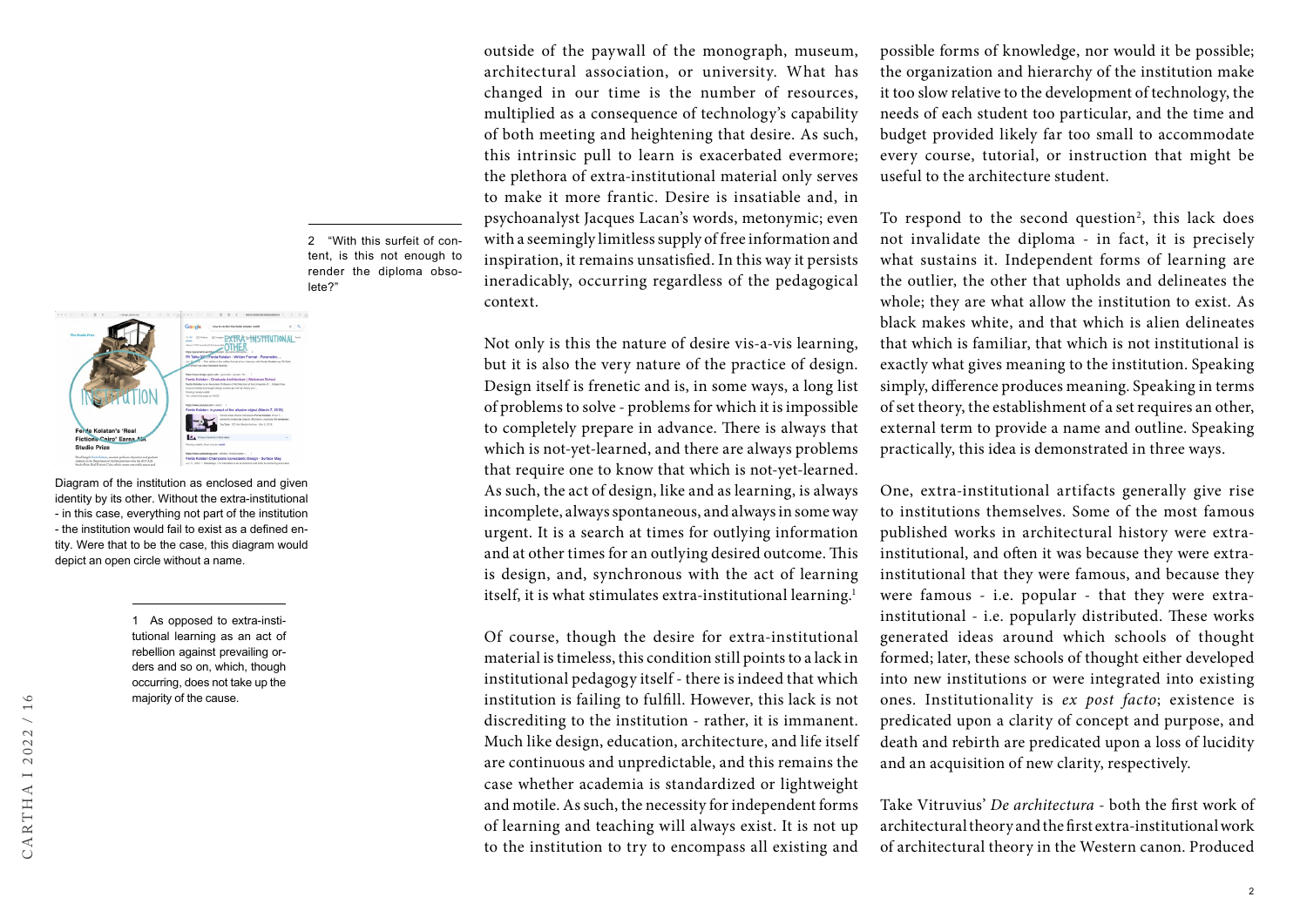roughly between 30 and 15 B.C., *De architectura* covers a wide range of architectural considerations, from the identity of the architect, to ideal aesthetic principles, to lessons on building technology. Only some fourteento fifteen-hundred years later did it reach cultural prominence, appropriated by Renaissance humanists who found in it not only guidelines for building methods and designing with proportion but also the very definition of architecture itself. This document legitimized, structuralized, and affirmed the notion of architecture as a distinct practice; as such, Renaissance architecture as a school of thought flourished, and the first institutions in this tradition gradually emerged. For instance, in Renaissance humanist and Vitruvius acolyte Leon Battista Alberti's *De re aedificatoria*, *De architectura* found a successor - the first architectural treatise of the Italian Renaissance - and in Alberti himself, the extrainstitutional treatise found itself heavily influencing one of the most powerful institutions of the time - the Vatican, for whom Alberti was architectural advisor. In another instance, Renaissance architect Andrea Palladio, following Vitruvius' treatise, wrote his own - *I quattro libri dell'architettura*, a document so influential it established a school of thought (Palladian architecture) that would continue to be sourced for centuries to come in municipal and educational buildings from Prussia to the British colonies.

Le Corbusier is another prominent example of the extrainstitutional intrinsic effect on institutions. The Swiss-Frenchman received no formal architectural training; he was more or less self-taught. Coming from a background in painting and watchmaking, Le Corbusier, through extra-institutional enterprises in the founding of magazine *L'Esprit Nouveau* with Amédée Ozenfant and Paul Dermée, the writing of his seminal manifesto Vers une architecture, and his many residential and urban-planning designs, has inexorably defined how one thinks about and learns architecture within the

institution. He is one of the critical standard-bearers of Modernism, his identity as a polymath who dabbles in furniture design, writing, and urban planning defines the image of the ideal "architect," and his multimedia approach, mirrored by his Bauhaus contemporaries and reaffirmed today by architects like Steven Holl, still defines the architectural curriculum in most American universities today. Like many of his contemporaries, he came from an extra-institutional background, but the establishment of the CIAM, the inclusion of his ideas in schools' curriculums, and the reception of an offer to teach at l'École des Beaux-Arts reveals that both new institutions emerge from and existing institutions adapt to revolutionary outsiders.

Through Vitruvius and Le Corbusier, we can see how extra-institutional ideas both create institutions and cause profound change within existing institutions. Institutions, however, are not passive affects of extrainstitutional ideation - nor is there a 1:1 relationship between the two. Institutions are agents interacting with and appropriating external ideas, attaining not only ideas but also excess content; that is, exceptional status and meaning. The revolutionary other, from self-published manifestos to YouTube videos, does not merely establish the institution; it enriches it and thereby creates it as a remarkable entity. What makes the institution and its experience so edifying, enjoyable, and challenging is the inclusion of and confrontation with external resources. Whether it is the provocation of *Vers une architecture*, the revolutionary air of 1968, or the rise of computer-aided design software, institutions are inevitably faced with do or die moments; it is in how they confront such moments that determines whether they survive and to what extent they remain significant. Why degrees at Delft, Harvard, or SCI-Arc are important and why such universities continue to exist is largely due to how they and their students engage with extrainstitutional resources. Consistently forced to face new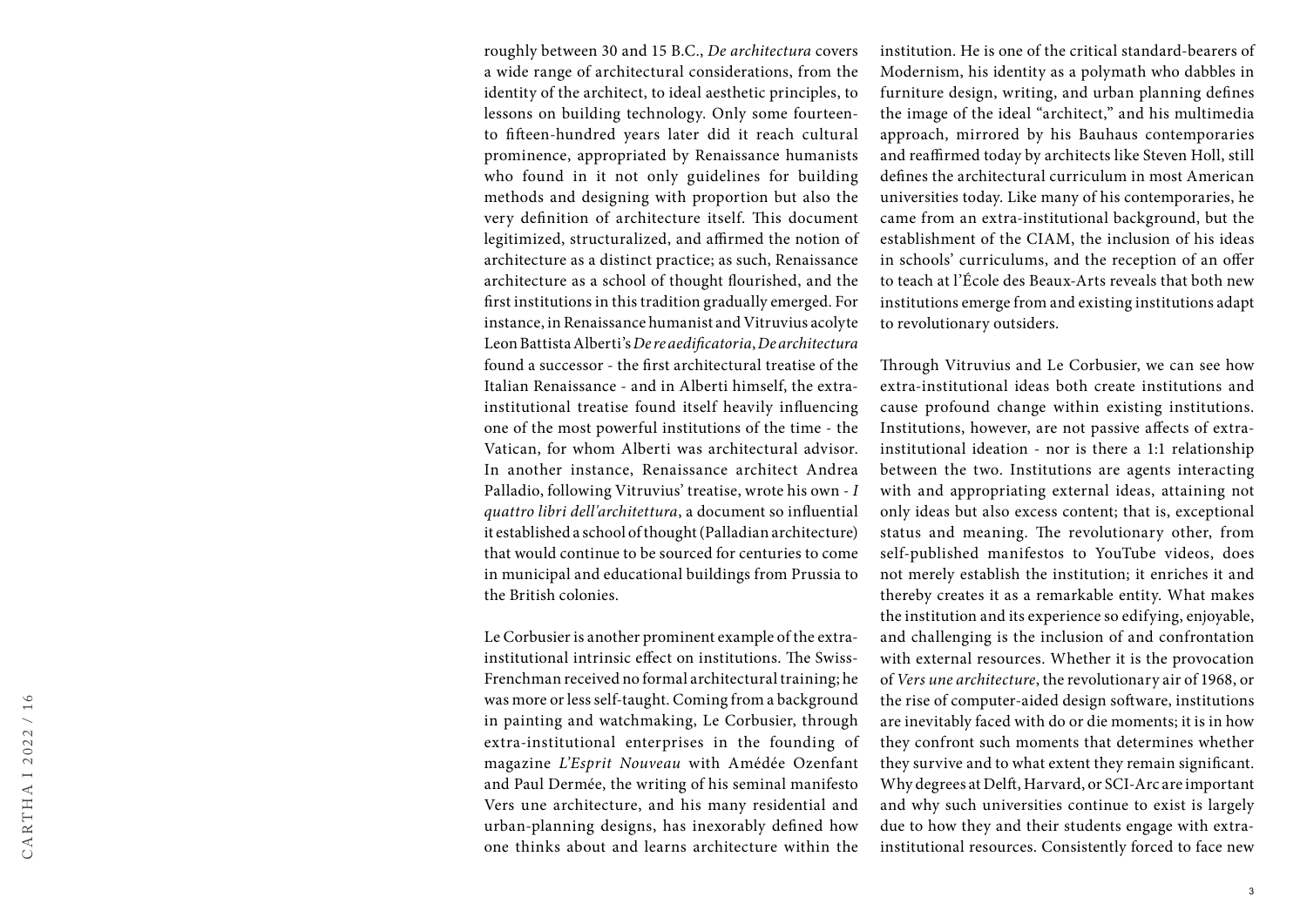3 At the time of writing, in March 2022, SCI-Arc is very much faced with such a do or die moment, its relevance put completely in question in the wake of the publicizing of its litany of financial scandals, abuses of power, and other intensely immoral actions, past and present. The fact that this new student movement demanding accountability arose from: 1) A video published by the institution to its YouTube channel as part of its ongoing campaign to maintain media relevance that also attempts to be educational material for its students and the community at large; 2) Student protests, the publicizing of students' traumatic stories with SCI-Arc faculty,and a student-organized town hall concurrent with extra-instutional organizational work by Instagram meme accounts like @dank.lloyd.wright and a group of SCI-Arc alumni points to the unavoidable interplay and inextricable connection between the institution and its other in the evolutionary process or collapse of the institution.



Institutions such as l'École polytechnique fédérale de Lausanne, the Bartlett, and the Southern California Institute of Architecture have attempted a variety of ways to integrate extra-institutional ideas and contemporary trends into their degree

CI-Arc Unveils New R<br>nnex Pioneering Al<br>esearch for Affordabl

ousing

external opposition, their relevance is predicated on how they choose to incorporate new ideas. The result of this conflict is what gives meaning to the diploma.<sup>3</sup>

Two, without the exception, what might we consider to be the difference between the institution supporting the diploma and other established structures like an apprenticeship at a workshop or work at a practicing firm? We might say that the empirical difference lies in how the authority figure demands of the learner. To the apprentice, at least in contemporary situations, the master says, this is how to do this, repeat after me. To the employee, the firm demands, do that for which you are paid; you are welcome to offer your own thoughts only if there is time. To the student, the school asks, given a design prompt and some criteria, what can you produce from the depths of your imagination? In the diploma, the student is given a degree of independence and the ability to work on their own solution to a relatively abstract prompt. Perhaps, then, this is how the diploma stands apart; compared to the apprentice or the employee, the student is freer in the pursuit of a personal design project.

Nevertheless, the student remains ensnared within the institution and what the institution considers good, complete, or otherwise qualitatively superior. Inexorably caught between the freedom offered by the institution's unique conditions, and the institution's authoritative "no" - its authoritative evaluation of work and particular preferences - what is the student to do? Perhaps the student should renounce the diploma in the pursuit of total freedom, as plenty of ambitious and/or financially incapacitated students in other disciplines have done. In the case of architecture, however, this nexus on the frontier of total freedom, where the student oscillates between enticing glimpses of a glittering Garden of Eden and the steadfast demands of the instructor, is perhaps the truest position of creative freedom. It is

only upon encountering the institution that the student begins desiring for a world beyond the institution; to both reverse and reiterate a previous point, it is the institution that creates the extra-institutional fantasy. It is through responding to the imposed demands and imposed structure of the diploma that the student learns to iterate - to repeatedly attempt to produce proposals that aspire to satisfy the figure of authority. It is in doing so that the student learns to demand in response, "che vuoi?" - "what do you want from me?," "what more can i do?" Through this, the student learns to struggle, and in struggling, learns to think critically about both their own work and the work preferred by the figure of authority. Whether or not they choose to agree with such preferences is a critical consequence of, though not exclusive to, the institutional process.

Immanuel Kant's notion of freedom is imperative here: true freedom arises from discipline. The structure imposed by the institution generates the conditions for the acquisition of true freedom; it is in the desperate struggle against and within it that they discover what it is to be creative - that is, to flow, to fly. Through struggle, and as a rejoinder to the instructor's abstract requests, the student falls upon extra-institutional resources for inspiration, support, precedent, and a competitive advantage - whatever it takes. In struggling to sift among the torrent of material covering the entire qualitative spectrum, the student comes to terms with what they think is good and bad. Thus, the student, through the institution and experience with extrainstitutional material, ideally comes to understand their own project and practice - coming to understand what it is to think seriously about architecture. The institution and its other go hand in hand; it is the diploma that makes the enticing world beyond the diploma, and the world beyond the diploma that underlines and bolsters the diploma. Within their gap lies the position to be free, a position that simultaneously conceives of and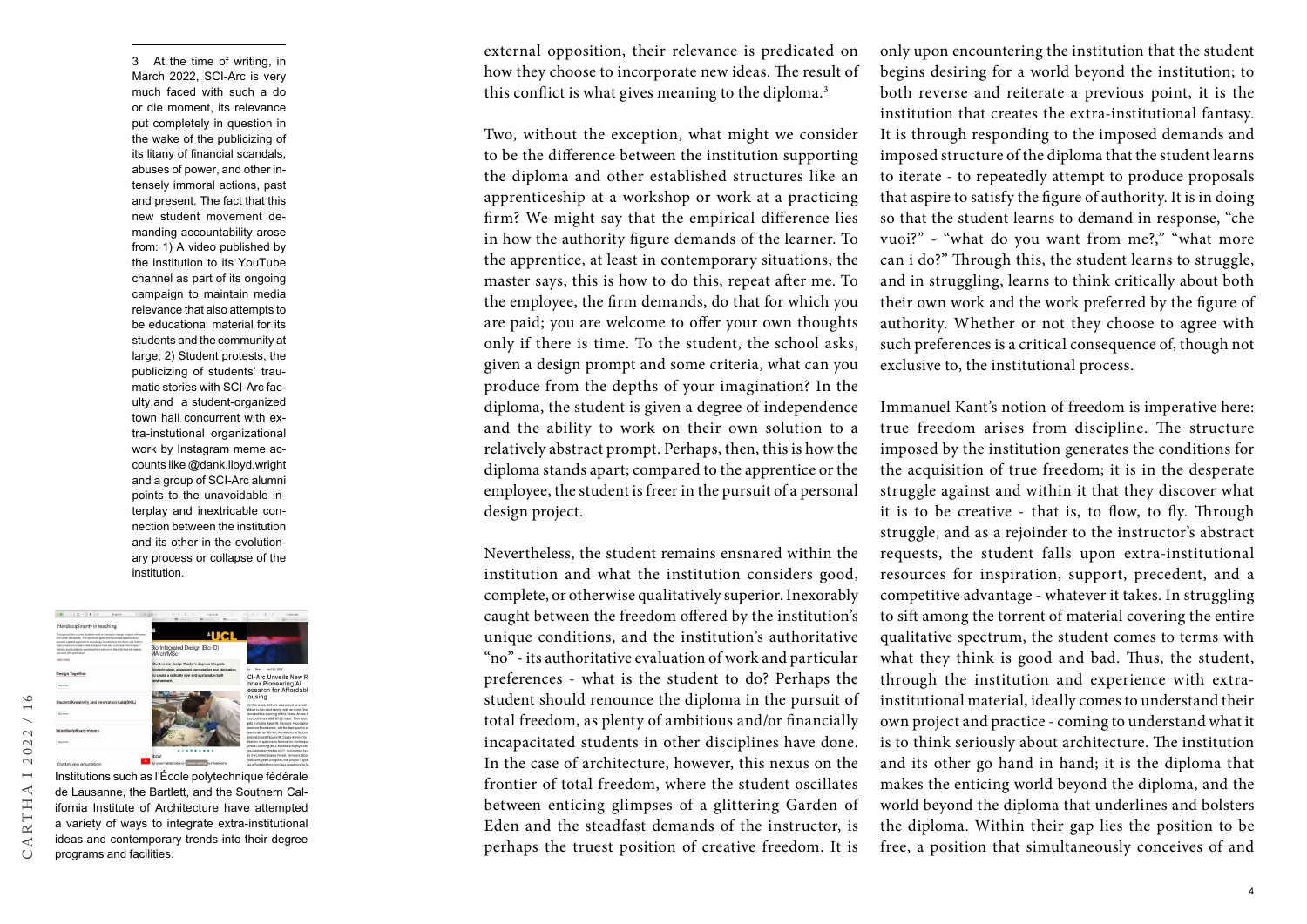

The true position of freedom is on the boundary between the institution and its consequent fantasy of an idyllic other.



The struggle, joy, and absurdity unique to the diploma experience.

strengthens both extremes.

The most important figure that the diploma endows is that of struggle, and the most important quality that it incites is that of critical thinking. The niggling question that asks whether a diploma is necessary given the increasing number of readily accessible online learning material implies that the diploma's value lies in a name attached to a garrisoned quantity of exclusive information. Without such exclusivity, the diploma is reduced to a mere name. This misses the point. A diploma is and remains valuable not for the trust embedded in the name of the institution that administers it; a diploma remains valuable precisely for the struggle that occurs against, within, and beside the institution from which one receives the diploma.

This is the third way in which the extra-institutional other sustains the institutional whole. What is the YouTube tutorial? It is not a group of students crowded around a studio desk in jovial conversation. What is a detail from a magazine? It is not observing an instructor mark up a classmate's detail. Ostensibly these comparisons are entirely contingent - one could just as easily say a YouTube tutorial is not thousands of dollars per year in tuition or that a studio critique and review is not the extra-institutional ability to decide one's own hours of learning - but the point remains the same. However sizable the lack is in the diploma, there is an equally sizable lack in the study of external resources. The diploma is as special as its other because of its unique struggle - it is years of work, afternoons spent huddled over a model, pizza parties in studio, rampageous scrawlings in a sketchbook before class, a cry over a project, and a cheer at the end of a semester. It is a fine arts degree, a furniture design degree, a history degree, a philosophy degree, a degree in interpersonal relationships, and a coming of age - it is all of these things. What makes the diploma in this instance is both

additive and differential; it is the sum of communal experiences of joy, struggle, and longing - experiences that are conspicuously absent, or at best, desultory, from extra-institutional learning.

This multifaceted experience, this multifaceted struggle, and this struggle against this multifaceted experience is ultimately what produces the architecture student and what prompts them to think critically. As aforementioned, this is what the diploma does by definition, but it must go further - expanding and enhancing this capacity in acknowledgment of contemporary conditions. The struggle of the student against the authoritative Other has always existed, as has the struggle against the qualitative spectrum of the extra-institutional other. The ability to think critically as a point of clarity developed in riposte to the struggle has also always existed. Struggling against the will of the institution and struggling with and against one's classmates - the degree of this more or less remains the same; however, struggling amidst a deluge of resources and information - the severity of this increases evermore.

As a consequence, perhaps the university, rather than relying on handfuls of youthful instructors (under whom only a select number of students can study), or following the capricious tides of developing technology and academic and aesthetic trends, should revise its pedagogy to include critical thinking as an explicit component. Of course, there is a cap to how much the university can teach, but, imagining if the total curriculum were a loaf of bread, perhaps as a bulwark and a more robust (but nevertheless futile) endeavor to futureproof, the university ought to remove a few slices and replace them with some that guide students through the torrent of information, providing suggestions on how to find their bearings within. If the institution does not intend to follow its natural cycle of birth, decay, and death privy to the genesis and developed obsolescence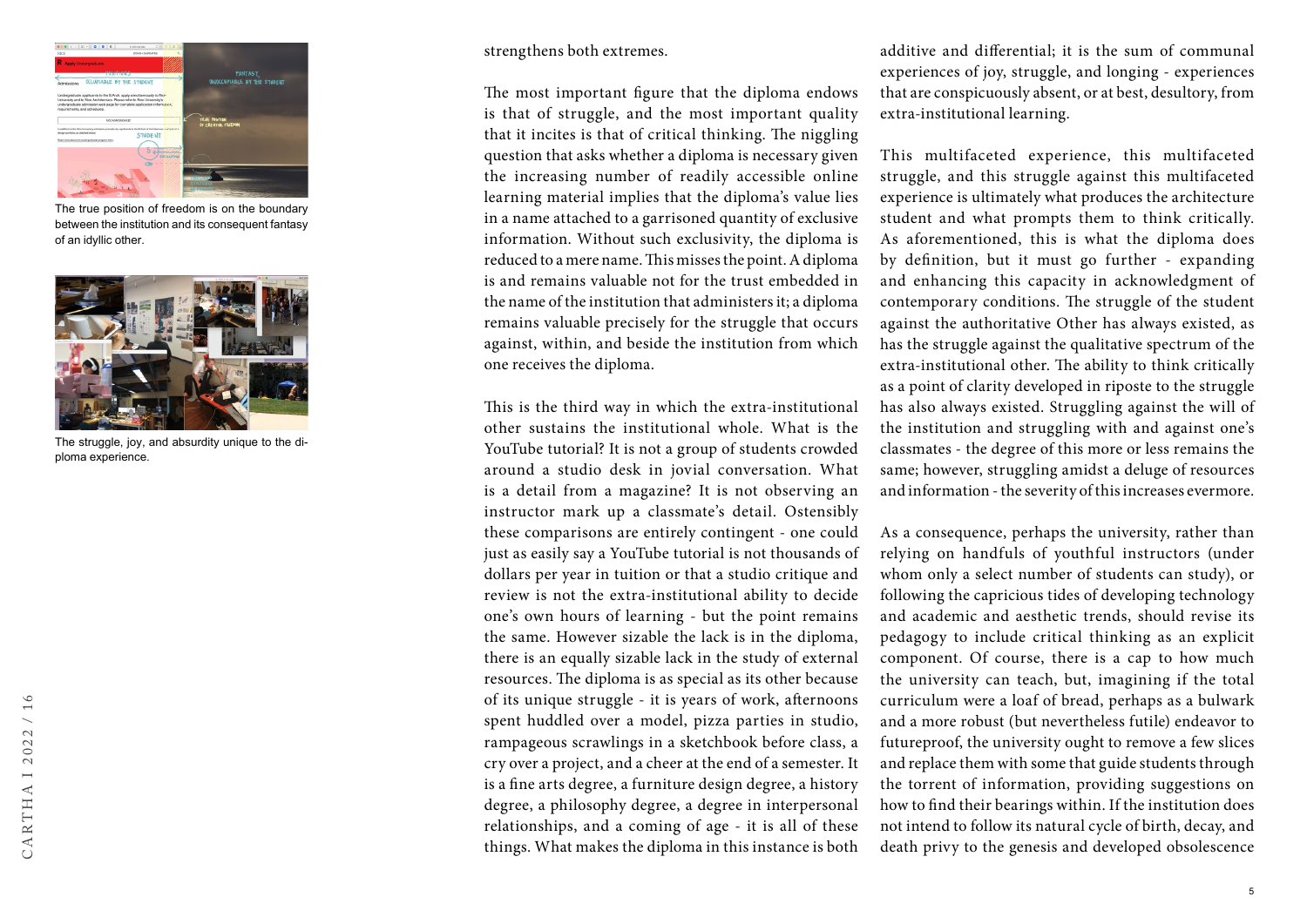4 "Core Studio Public Lecture: Virgil Abloh, 'Insert Complicated Title Here'", [https://](https://www.youtube.com/watch?v=qie5VITX6eQ) [www.youtube.com/watch?v=](https://www.youtube.com/watch?v=qie5VITX6eQ) [qie5VITX6eQ](https://www.youtube.com/watch?v=qie5VITX6eQ)



In a world of ever-increasing, easily accessible information, to aid students in developing their own filters, perhaps the university ought to revise its curriculum to include more critical thinking courses.



"Architecture, I used to think, was building buildings, but me navigating my way into this institution [IKEA] that provides furniture to real people — if I can bring an ounce of an idea, that's already an idea." - Virgil Abloh

5 And, arguably the kind of drive and personality that led him to pursue an architecture degree in the first place.

of extra-institutional ideas, its salvation lies in a balance between the contemporary and the timeless. To survive, the particular institution will appropriate the radical and the new; perhaps more importantly, and more valuably for its graduates, it should also augment its enduring lesson - how to think critically.

In learning to think critically and understanding what it is to struggle through the framework provided by the institution, one learns how to think *architecturally*. This - architectural thinking - is the summation of the experience and curriculum of the diploma, and is perhaps its greatest enduring endowment; it is precisely that which maintains the diploma's importance. Even if the student chooses not to pursue a career explicitly in architecture post-graduation, the lesson remains - in fact, more than that, it persists, structuring all thinking, consciously or not. This is evident in both architects and non-architects and in both designers and those who pursue careers in other fields. It is evident in classmates who pivot towards other disciplines but maintain the rigor they learned at university, it is evident in international firms whose design processes seem not unfamiliar from those learned closer to home, and it is evident in the workflows of public figures who graduate with architecture diplomas but choose other paths.

The methodology and immense body of work of the late Virgil Abloh is a prime example of the latter. Because though he may not have practiced as an archetypal architect - working for a prolonged period in a firm, as a professor, or in a traditional capacity of building buildings or writing papers - any cursory reading of his work or watching of his lectures reveals that he is indeed an architect through and through. His designs and his speech exude architectural thinking. In one lecture alone, he discusses developing a personal design language, using an incremental rather than radical approach to new design, and, in the redesign of ten of

Nike and Converse's most iconic sneakers, choosing to maintain the essential qualities of the sneakers' forms while exposing their materiality and construction.<sup>4</sup> The notion of a personal design language is so obvious to the average architecture student - from Palladio, to Gaudi, to Le Corbusier - that it is practically assumed. The conservatism implicit in an incremental approach is profuse in the practice - the de facto method in a discipline so immersed in code and context. And maintaining the essential qualities of a thing or setting while exposing materiality is yet another pillar of the architectural education - it speaks of Ando, in some ways of Gehry's first house, and of Kahn. Abloh spent less than a decade in the conventional architectural discipline. He did not intern without pay for a starchitect, learning code and correspondence, obtaining a license, and rising through the ranks. For this reason, most would call him a fashion designer and few an architectural one - for what are his credentials? What makes him an architectural designer? His credentials are his diploma - not as a rubber stamp, but rather the years of active learning and struggle that constitute and result in a diploma. It is this experience that taught him to think architecturally, providing him with a systematic methodology, a holistic approach, and a beacon through the miasma of interdisciplinary uncertainty. It is precisely this that makes him an architectural designer.<sup>5</sup>

Virgil Abloh is a stellar standard for the future of architectural education for two reasons. One, what is aforementioned as obvious to the average architectural student is absolutely not to the average person; his work makes architectural thinking both more accessible and readily accepted by those outside of the discipline. Two, he reveals the possibility of practicing as an "architect" both beyond the institution and as a result of it. On the one hand, the teenager with a passing interest in fashion design, aware of Abloh's ties to architecture and through watching some of his interviews, is exposed to